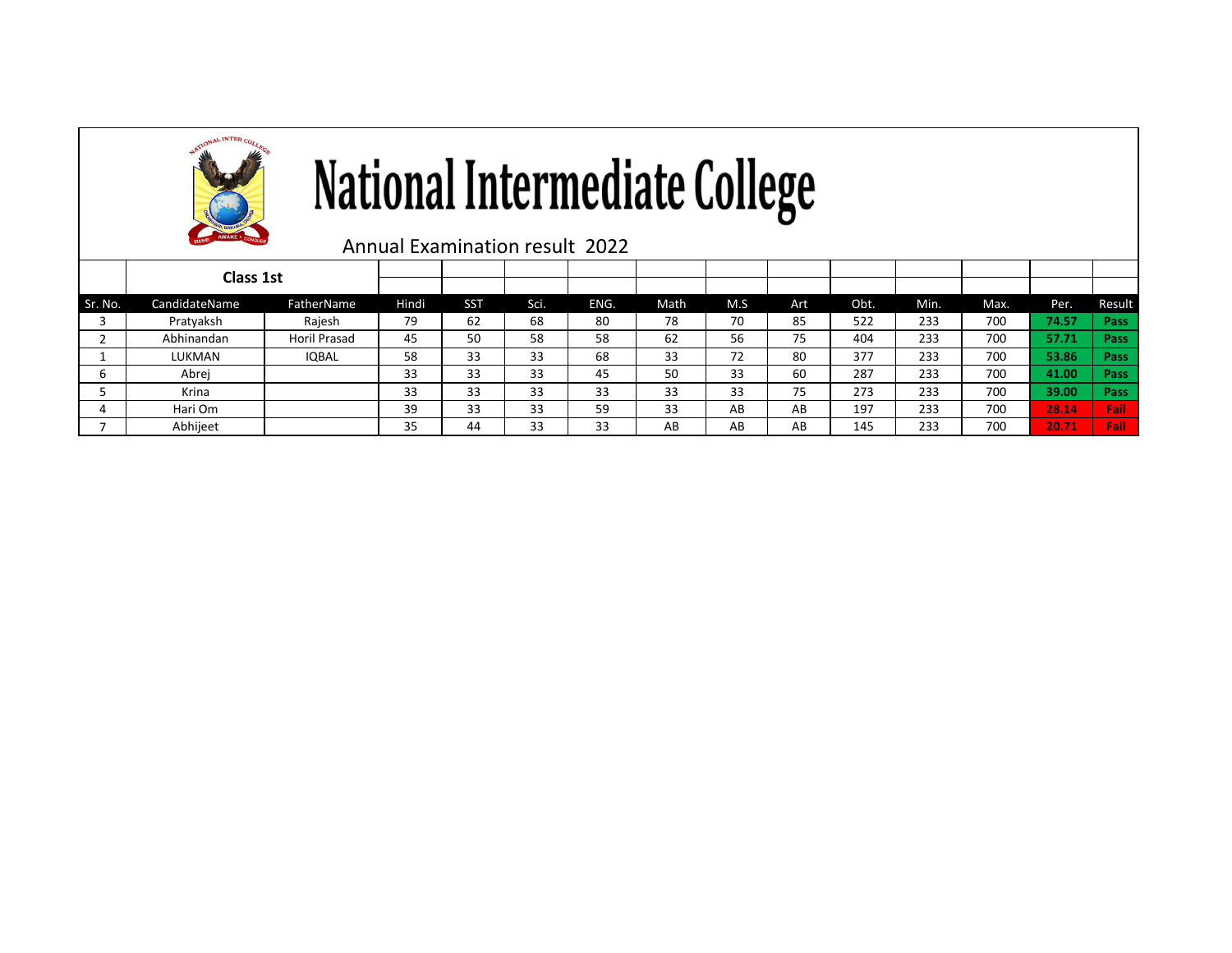

| NO. | CdII<br>qiqateiyame | Father Naffle         | 7111 | აა                                            | SCI.        | ENG.                     | Matri.              | IVI.J      | ÷м.                      | JDL. | IVIIII | IVIdX. | rer.          | resul |
|-----|---------------------|-----------------------|------|-----------------------------------------------|-------------|--------------------------|---------------------|------------|--------------------------|------|--------|--------|---------------|-------|
|     | Shdhanshu           | Manoj Sharma          |      | $\Gamma$ <sup><math>\Omega</math></sup><br>oυ | 60          | $\overline{\phantom{a}}$ | $\sim$ $\sim$<br>6Z | $- -$      | 80                       | 444  | 233    | 700    | <b>32.73%</b> | Pass  |
|     | Shahina Khatun      | Tasavur Ali           | oυ   | $\sim$ $-$                                    | --          | οz                       | --                  | $ -$<br>56 | $\overline{\phantom{a}}$ | 407  | 233    | 700    | <b>FO</b> 4   | Pass  |
|     | Mahira              | l Kalam Azad<br>Abdul |      |                                               | $\sim$<br>ັ | 68                       | 40                  | 60         | 60                       | 353  | 233    | 700    | 50.43         | Pass  |
|     | . Nishad<br>Asim Kr | Rajkumar Nishad       | 56   | 30                                            | 50          | AB                       | 80                  | $-$<br>ხ5  | AB                       | 281  | 233    | 700    | 70.1          | vas.  |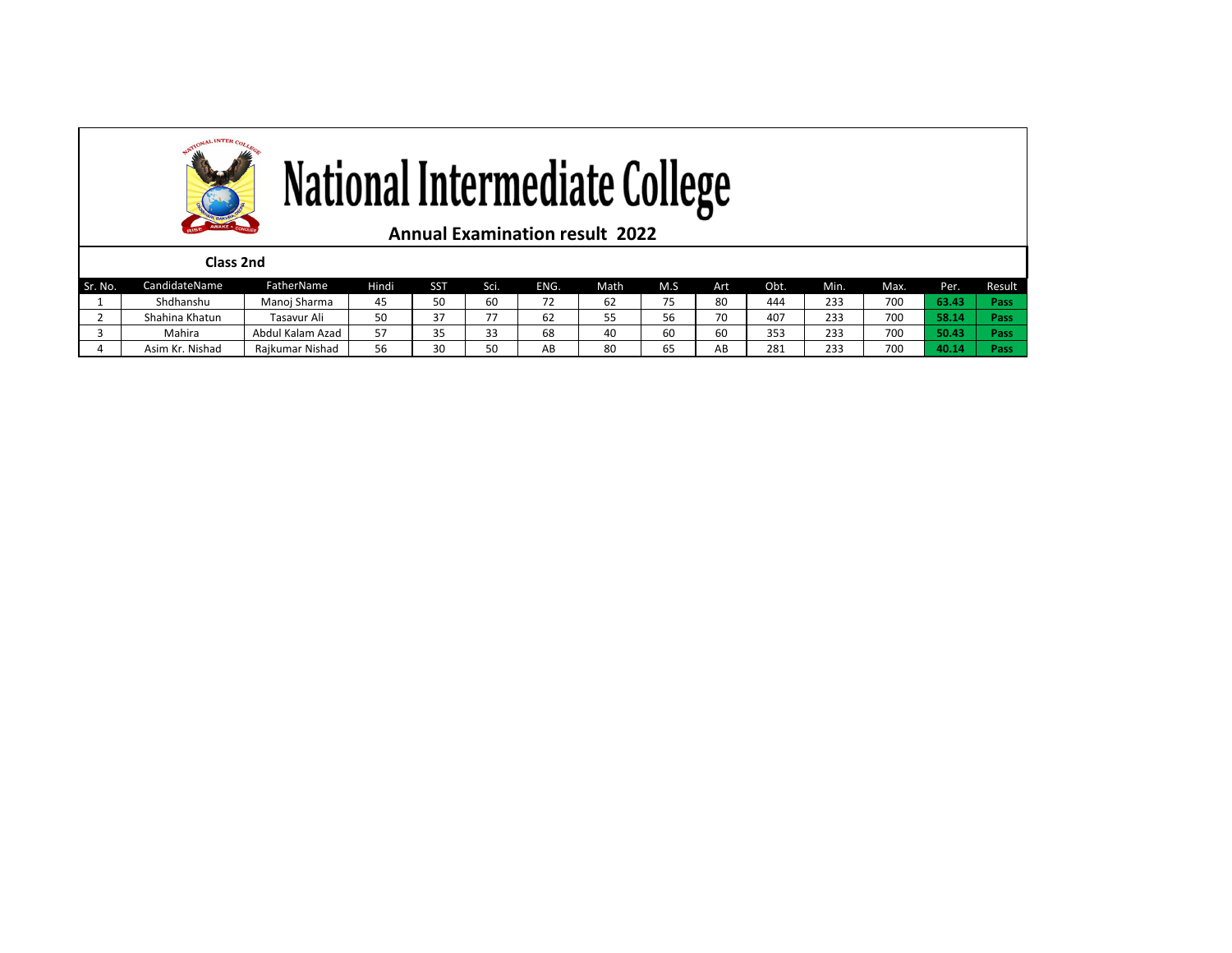

## National Intermediate College

### **Annual Examination result 2022**

| Class 3rd |
|-----------|
|-----------|

| Sr. No. | CandidateName      | FatherName        | Hindi | <b>SST</b> |    | Sci. |    | Sanskrit |    | Math |    | Eng. |    | Art |    | M.S | Obt. | Min. | Max. | Per.  | Result            |
|---------|--------------------|-------------------|-------|------------|----|------|----|----------|----|------|----|------|----|-----|----|-----|------|------|------|-------|-------------------|
|         | Aditya Nishad      | Panchu Nishad     | AB    | 0          | AB |      | 0  |          | U  |      | 23 |      | 50 |     | 53 |     | 126  | 267  | 800  | 15.75 | <b>London</b>     |
|         | Ankita Prajapati   | Angesh Prajapati  | 57    | 37         | 55 |      | 24 |          | 23 |      | 61 |      | AB |     | AB |     | 257  | 267  | 800  | 32.13 |                   |
|         | Farmana Khatun     | Murtuja Ali       | 61    | 43         | 60 |      | 50 |          | 23 |      | 66 |      | 58 |     | 55 |     | 416  | 267  | 800  | 52.00 |                   |
|         | Johara Khatun      | MD Hussain        | 60    | 31         | 42 |      | 49 |          | 23 |      | 63 |      | 56 |     | 55 |     | 379  | 267  | 800  | 47.38 | ncomplete         |
|         | Juli Khatun        | <b>MD Hussain</b> | 45    | 44         | 58 |      | 55 |          | 23 |      | 65 |      | 55 |     | 53 |     | 398  | 267  | 800  | 49.75 | Incomplete        |
|         | Sakshi Vishwakarma | Manoi             | AB    | AB         | AB |      | AB |          | AB |      | AB |      | AB |     | AB |     |      | 267  | 800  | 0.00  | Incomplete        |
|         | Sangam Sharma      | Manoj Sharma      | 49    | 45         | 49 |      | 10 |          | 23 |      | 64 |      | 61 |     | 55 |     | 356  | 267  | 800  | 44.50 | <b>Incomplete</b> |
|         | Shahrun Khatun     | Tasavur Ali       | 40    | 44         | 46 |      | 13 |          | 23 |      | 61 |      | 62 |     | 58 |     | 347  | 267  | 800  | 43.38 | <b>Incomplete</b> |
|         | Shreya Divedi      | Satendra Divedi   | 45    | 29         | 56 |      | 42 |          | 33 |      | 65 |      | 40 |     | 59 |     | 369  | 267  | 800  | 46.13 |                   |
| 10      | Sumaira Khatun     | Abdul Klam        | 42    | 48         | 50 |      | 23 |          | 23 |      | 58 |      | 50 |     | 33 |     | 327  | 267  | 800  | 40.88 | <b>Incomplete</b> |
|         |                    |                   |       |            |    |      |    |          |    |      |    |      |    |     |    |     |      |      |      |       |                   |